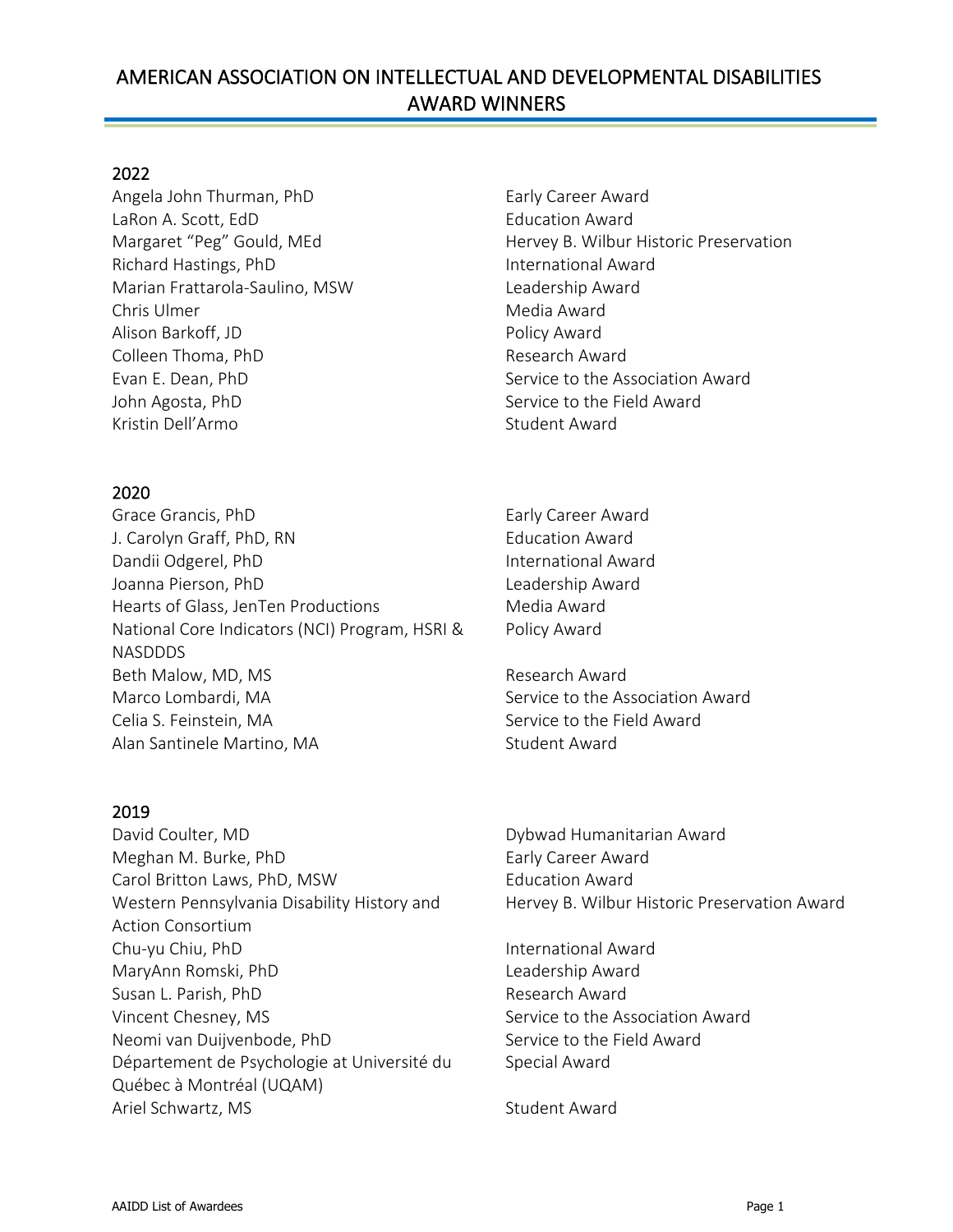Amy S. Weitlauf, PhD Early Career Award David R. Johnson, PhD **Education Award** Giulia Balboni, PhD **International Award** Mary Kay Rizzolo, PhD **Leadership Award** Marty Ford, JD Policy Award Ann P. Kaiser, PhD Research Award Leslie Walker-Hirsch, MEd Service to the Field Award Jennifer L. Bumble, MEd Student Award

## 2017

Cathy Ficker Terrill, MS and the Cathy Ficker Terrill, MS Patricia Navas, PhD Early Career Award Susan Copeland, PhD Education Award Community Engagement Program-TRIAD Full Community Inclusion Award Katie Arnold, MS and the Controller Changes are the Leadership Award Chris Serres **Media Award** Trillium Health Resources "Play Together" Initiative Maria Paula Mello, MEd Student Award

### 2016

Karrie A. Shogren, PhD Early Career Award Sofia Santos, PhD **International Award** John and Connie Lyle O'Brien Leadership Award Welcome Change Productions Media Award Michael G. Aman, PhD Research Award Gilbert S. Macvaugh, III, PsyD Special Award Margaret Mehling, MA Student Award

## 2015

Nancy Weiss, MSW **Nancy Weiss, MSW** Dybwad Humanitarian Award MN Governor's Council on Developmental Disabilities Eva M. Horn, PhD **Example 2018** Education Award Laura E. Gomez. PhD **International Award** Steven M. Eidelman, MSW, FAAIDD Leadership Award Michael L. Wehmeyer, PhD, FAAIDD Research Award Thomas Fish, PhD, FAAIDD Service Award Lieke van Heumen, MS Sunderste Award

Sharon C. Gomez Sharon C. Gomez Service to the Association Award

Jerry Smith, MBA **Herbey B. Wilbur Historic Preservation Award** Special Award

Real Communities Initiative The South Community Inclusion Award

Hervey B. Wilbur Historic Preservation Award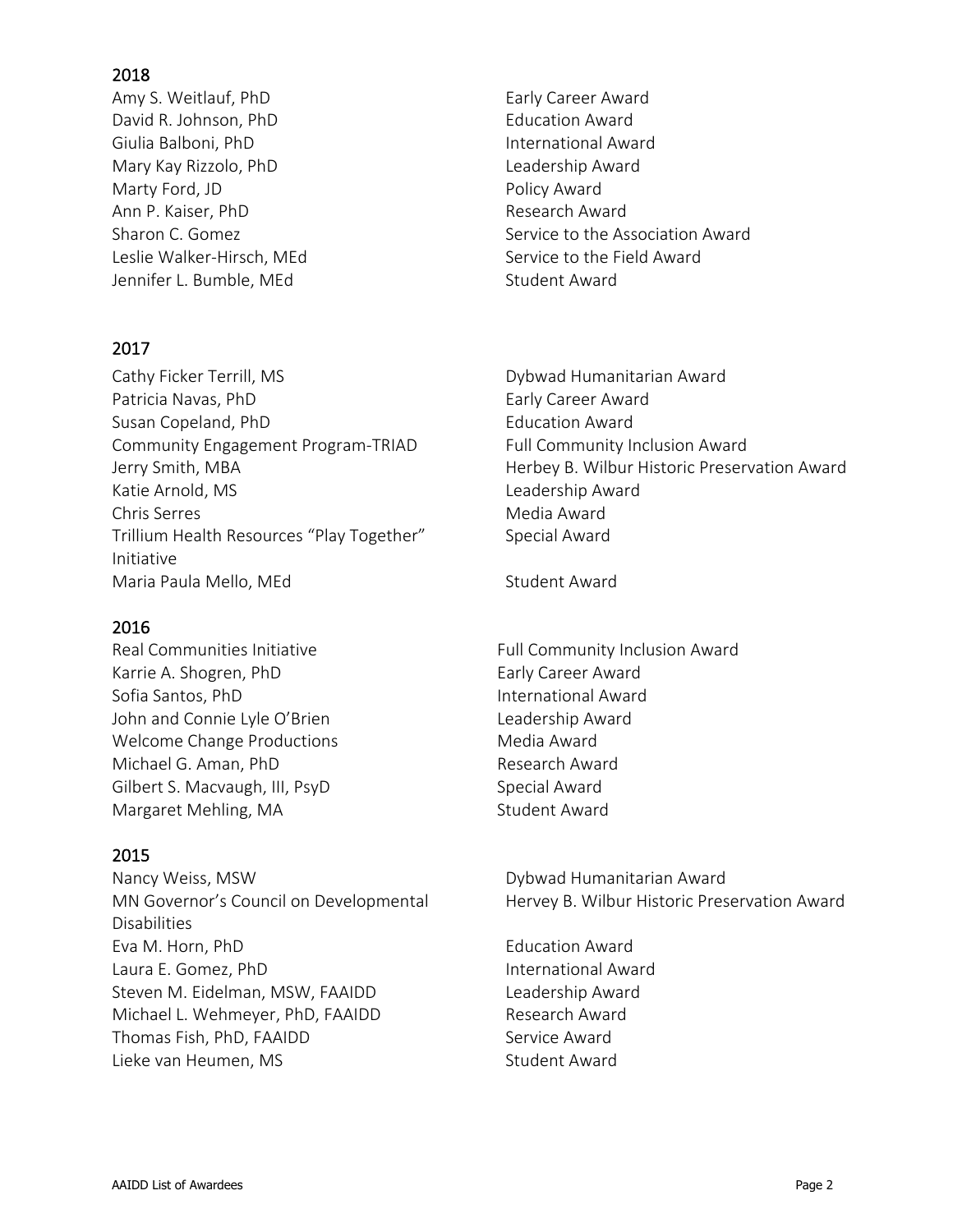Sheryl White Scott, MD **Sheryl White Scott, MD** Dybwad Humanitarian Award Julie Lounds Taylor, PhD Early Career Award Jan Rosemergy, PhD Education Award Claudia Claes, PhD International Award *Positive Expose: The Spirit of Difference* Media Award Elise McMillan, JD Service Award Dora Raymaker, MS Student Award

## 2013

Zachary E. Warren, PhD Early Career Award Melanie H. Johnston, MA Education Award Jos van Loon, PhD International Award Ann Cutler, MD and Leadership Award **Vectors of Autism** Media Award Paul Yoder, PhD **Research Award** Barbara Roos Brennan Special Award Tangram Tangram **Full Community Inclusion** Grace Francis, MA Student Award

## 2012

Clarence J. Suncham, JD Dybwad Humanitarian Award Katherine McDonald, PhD Early Career Award Carolyn Hughes, PhD Education Award Climent Giné, PhD **International Award** Robert Fletcher, MSW **Robert Fletcher**, MSW Academy of Country Music *Lifting Lives* Media Award Elisabeth Dykens, PhD Research Award Mary Sweig Wilson, PhD Special Award Sara Genevieve Sasnett Service Award Rozemariin Staal Student Award Megan M. Griffin Student Award

### 2011

Michelle S. Ballan, PhD Early Career Award Joanne Wilkinson, MD, MSc **Early Career Award** Luigi Croce, MD and International Award David L. Braddock, PhD Leadership Award **Breaking Shells** Media Award Roger J. Stancliffe, PhD Research Award David H. J. Pavasko, DMD Service Award Ron Peters **Special Award** Scott M. Robertson, MS Student Award

Geert Van Hove, PhD **Dybwad Humanitarian Award** 

Dennis W. Felty Dybwad Humanitarian Award Heritage Christian Services **Full Community Inclusion Award** James M. Boles, EdD **Hervey B. Wilbur Historic Preservation Award**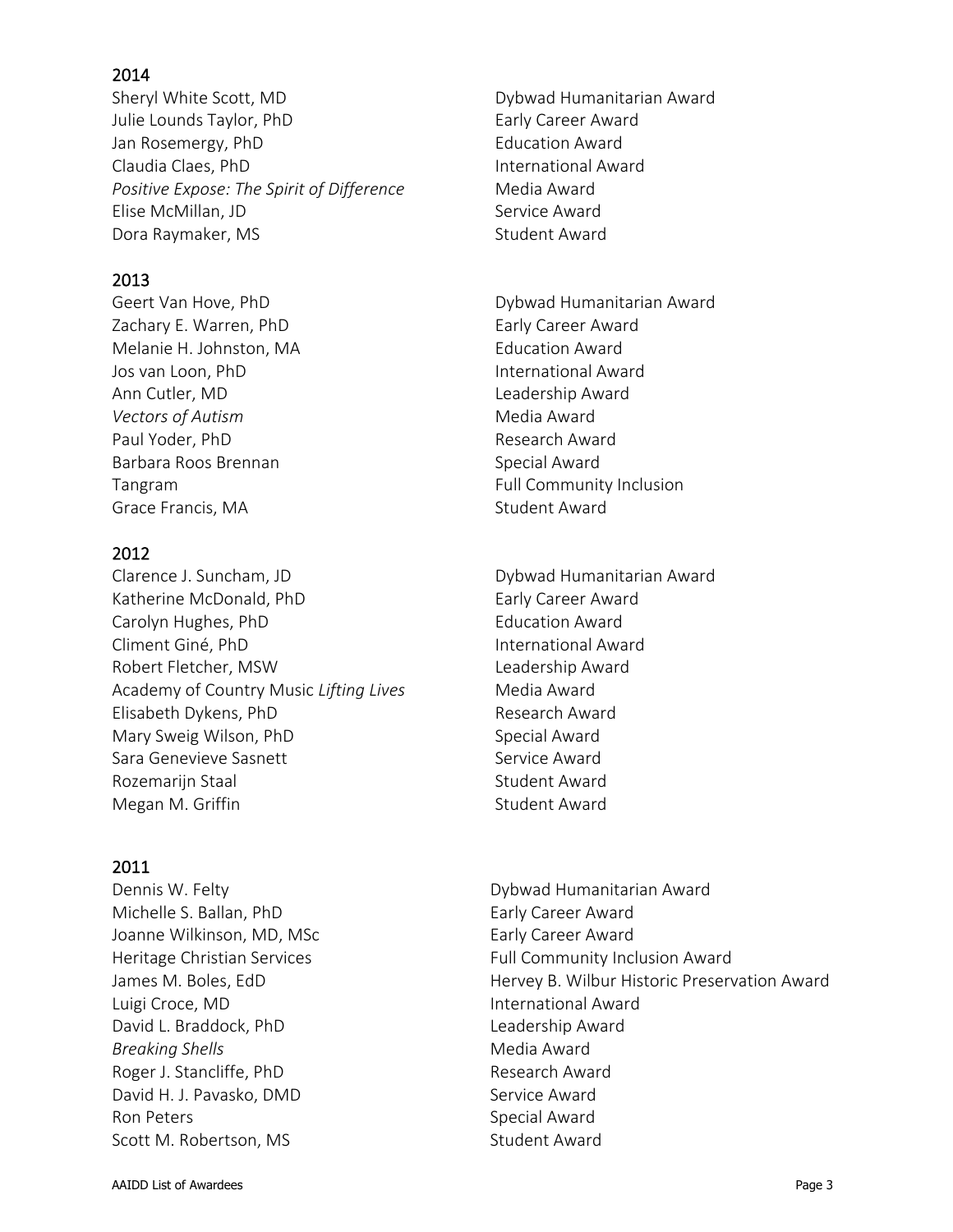Laura Lee McIntyre, PhD Early Career Award Brian R. Bryant, PhD Education Award Roy McConkey, PhD **International Award** David L. Coulter, MD Leadership Award Gary W. LaVigna, PhD Leadership Award Thomas J. Willis, PhD Leadership Award Anthony DiSalvo **Media Award** Media Award Wayne P. Silverman, PhD Research Award Gary B. Mesibov, PhD Service Award Emily Shea Obremski Student Award

#### 2009

Erik W. Carter, PhD Early Career Award Yona J. Lunsky, PhD Early Career Award Mian Wang, PhD **Early Career Award** James R. Patton, EdD **Education Award** Peter J. Mittler, PhD International Award Wendy M. Nehring, RN, PhD Leadership Award Paul H. Brookes Publishing Company Media Award Marsha Mailick Seltzer, PhD Research Award John J. McGee, PhD Service Award Judith M. S. Gross Student Award

### 2008

Stephen Greenspan, PhD **Stephen Greenspan, PhD** Dybwad Humanitarian Award Luc Lecavalier, PhD Early Career Award Raymond Horn EdD (posthumously) Education Award Hope House Foundation The Community Inclusion Award Erna Alant, DPhil **International Award** Philip Ziring, MD and Leadership Award Steven F. Warren, PhD Research Award Gary A. Smith (posthumously) Special Award

Susan M. Havercamp, PhD Susan M. Havercamp, PhD Wendy Machalicek **Student Award** 

### 2007

Robert S. Laux **Full Community Inclusion Award** Wil H. Buntinx, PhD **International Award** "Body and Soul: Diana and Kathy" Media Award Alice Elliott, Diana Braun, Kathleen Conour Marc J. Tassé, PhD Service Award James R. Thompson, PhD Special Award Nina I. Zuna Student Award

HOPE Community Resources The Resources Full Community Inclusion Award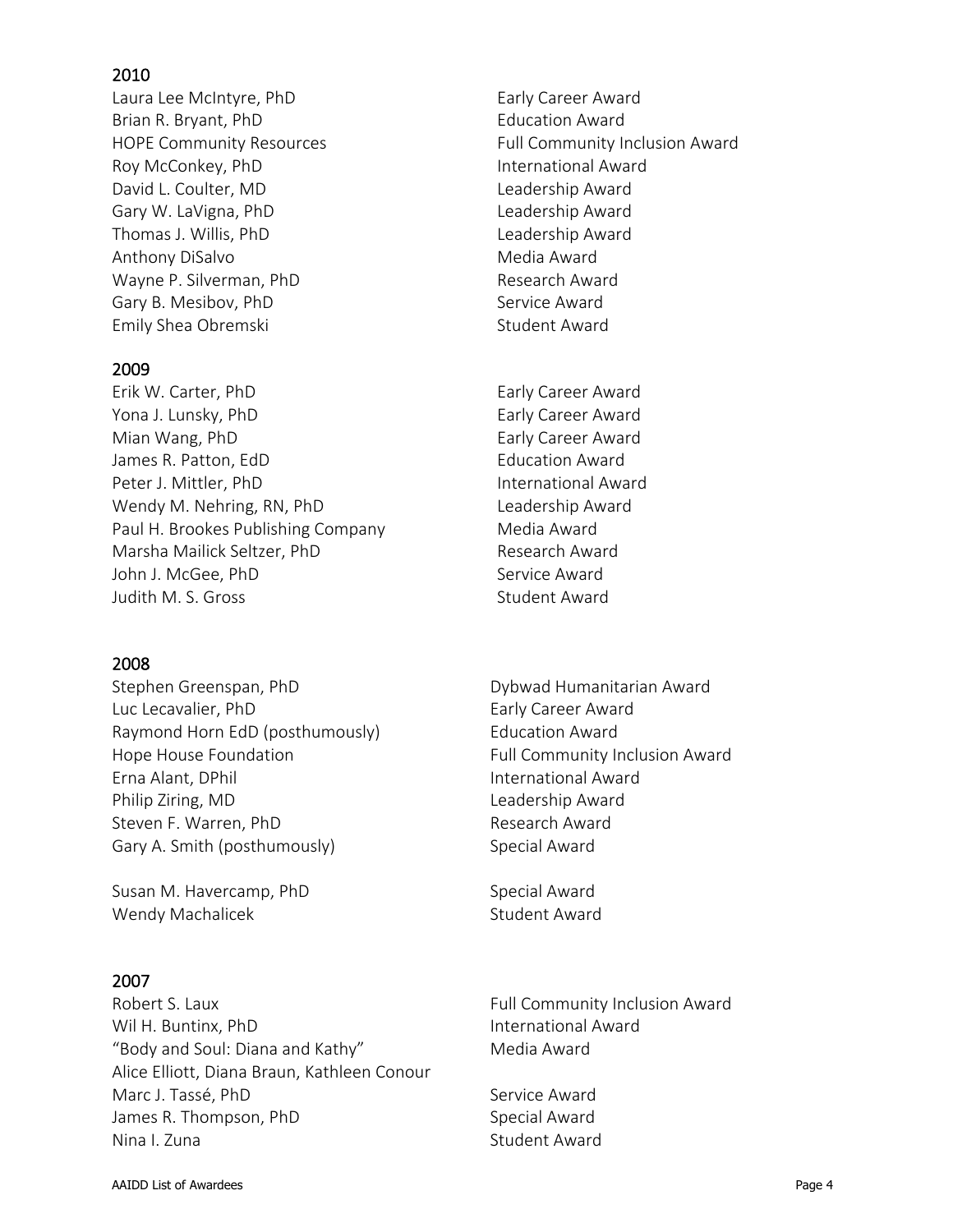Ruth A. Luckasson, JD **Dybwad Humanitarian Award** Patricia Noonan Wash, PhD International Award The College of Direct Support Media Award Dennis H. Reid, PhD Research Award Michael W. Smull Service Award Joseph A. Caldwell, PhD Student Award

### 2005

Wilderness Inquiry The Community Inclusion Award Miguel A. Verdugo, PhD International Award NYS Institute for Basic Research in DD Research Award I. Leslie Rubin, MD Service Award Karrie A. Shogren Student Award

#### 2004

Martha E. Snell, Ph.D. **Education Award** Jean Vanier International Award James F. Gardner, Ph.D. Same Contact Leadership Award Chris Dickon **Media Award** Carl J. Dunst. Ph.D. **Research Award** Beth Mount, D.P.A. Service Award Cathy Ficker Terrill **Special Award** Paul T. Shattuck Student Award

Best Buddies International **Full Community Inclusion Award** 

Ofra Bikel Dybwad Humanitarian Award Marie Deans **Dybwad Humanitarian Award** Margaret E. Edds **Dybwad Humanitarian Award** Eric M. Freedman Dybwad Humanitarian Award Judege Martha A. Geer **Camera Award** Dybwad Humanitarian Award Joseph M. Giarratano **Dybwad Humanitarian Award** Robert T. Hall **N. A. A. A. A. A. A. A. A. A. A. A. Dybwad Humanitarian Award** Kay Reed Mirick **Dybwad Humanitarian Award** Barry A. Weinsten **Dybwad Humanitarian Award** Gerald T. Zerkin **Camera Communist Contract Communist Communist Communist Communist Communist Communist Communist Communist Communist Communist Communist Communist Communist Communist Communist Communist Communist Communis** Community Access Unlimited Full Community Inclusion Award J. David Smith, Ed.D. Hervey B. Wilbur Historic Preservation Award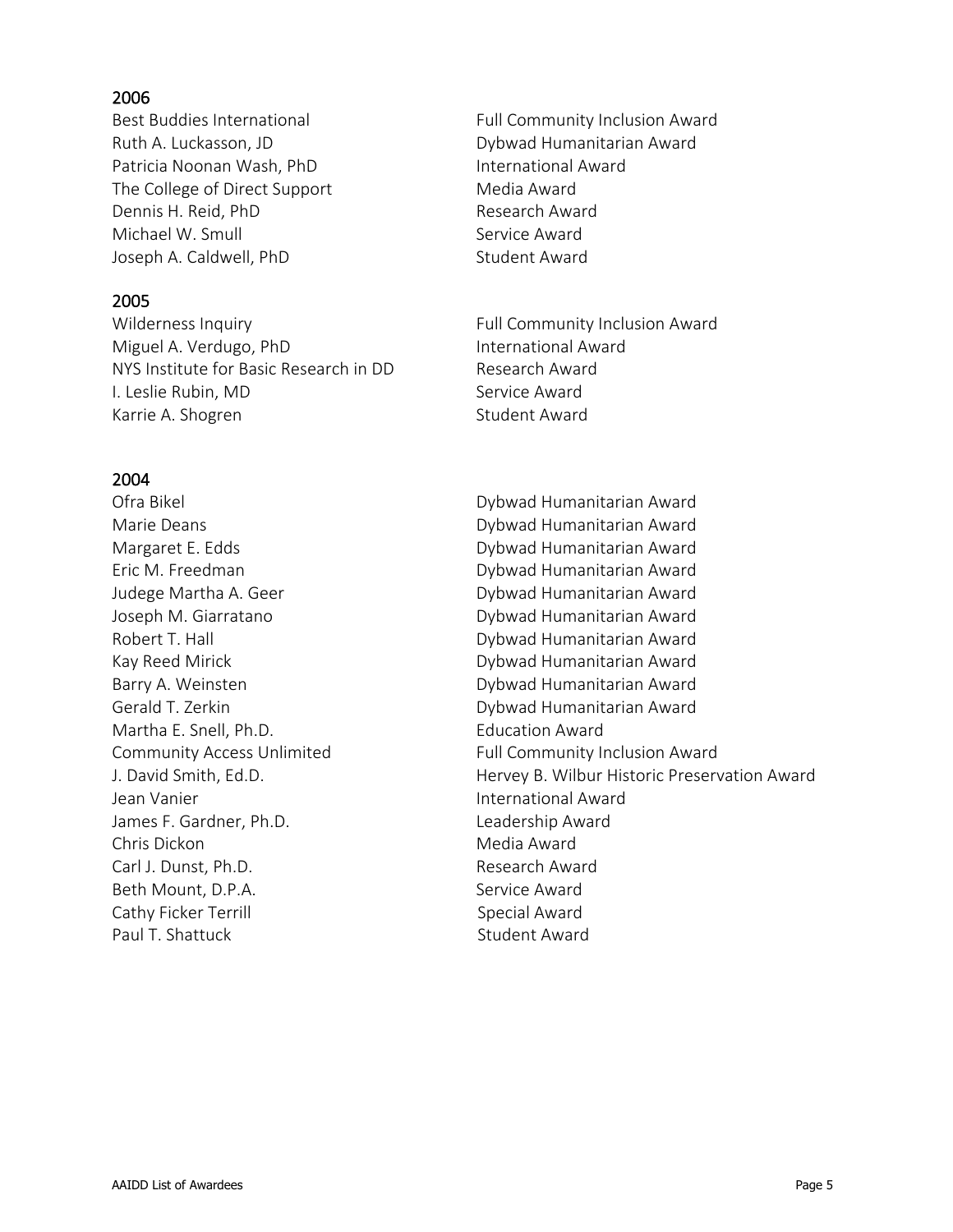David B. Schwartz, Ph.D. Charles and Dybwad Humanitarian Award Michael L. Wehmeyer, Ph.D. Education Award Bengt Nirje **International Award** Nancy R. Thaler **Leadership Award** Norman Kunc and Emma Van der Klift Media Award "Refrigerator Mothers" Media Award David E. Simpson, J.J. Hanley, Gordon Quinn Steven Reiss, Ph.D. **Research Award** Bernard R. Wagner, Ph.D. Special Award Rae Temkin Edelosn Special Award

### 2002

Robert H. Horner, Ph.D. Education Award La Cumba, Independent Living Full Community Inclusion Elsie D. Helsel, Ph.D. Dybwad Humanitarian Award Robert L. Schalock, Ph.D. Leadership Award Martha N. Beck, Ph.D. Media Award Donald B. Bailey, Jr., Ph.D. Research Award Derrick F. Dufresne Service Award Special Olympics and Special Award Healthy Athletes Program

### 2001

Marvin Fifield, Ed.D. **Education Award** Robert M. Gettings **Leadership Award** Katherine Boo Media Award Mitchell Zuckoff Media Award Donald M. Baer, Ph.D. Research Award Colleen A. Wieck, Ph.D. Service Award Robert E. Cooke, M.D. Special Award Clarence J. Sundram Special Award Susan L. Parish Susan L. Parish Student Award

### 2000

Marilyn J. Krajicek, Ed.D. Education Award City of Seattle, Dept of Neighborhoods Full Community Inclusion Award Deborah M. Spitalnik, Ph.D. Dybwad Humanitarian Award Germain Weber, Ph.D. Same Communicational Award Steven M. Eidelman Leadership Award Joseph Shapiro **Media Award** Todd R. Risley, Ph.D. **Research Award** Joni Fritz **Service Award** Duane R. Alexander, M.D. Special Award Michelle Ballan Student Award

Neighbours, Inc. The Community Inclusion Award Celia S. Feinstein, FAAM **Dybwad Humanitarian Award** 

AAIDD List of Awardees **Page 6**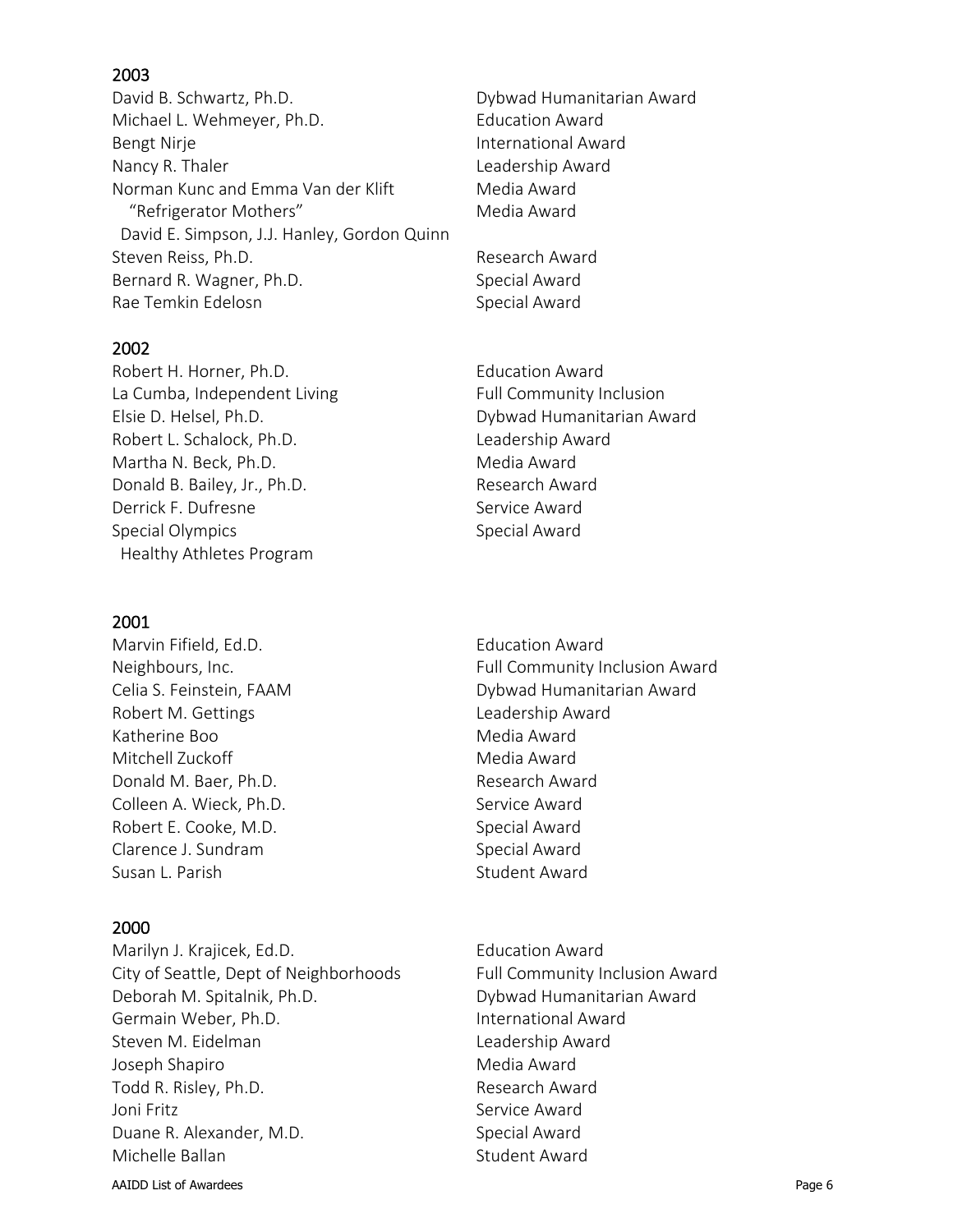Arie Rimmerman, Ph.D. International Award Alan R. Abeson, Ed.D. Sand Controller and R. Abeson, Ed.D. Sharon L. Ramey, Ph.D. Research Award Sylvia G. Escamilla Sylvia G. Escamilla Mitchell Levitz **Special Award** Christopher L. Coffin Student Award

### 1998

Horace Mann, Ph.D. **Example 20 Figure 2018** Education Award Diane K. Coughlin **Council Council Council** Leadership Award N. R. Kleinfield Media Award David L. Braddock, Ph.D. Sand Controller and Research Award Farouk M. Sadek, Ph.D. Service Award

## 1997

Gunnar Dybwad, J.D. **Dybwad Humanitarian Award** Monadnock Self-Determination Project Full Community Inclusion Award H. Rutherford Turnbull, III Leadership Award Don Aucoin **Media** Award Steven J. Taylor, Ph.D. Research Award Joel M. Levy, D.S.W. Service Award Susan M. Havercamp Susan M. Havercamp

### 1996

Robert H. Bruininks, Ph.D. Education Award Dr. Stanley S. Herr **Humanitarian Award** Herbert J, Cohen, M.D. Sand Contact Leadership Award Stephen R. Schroeder, Ph.D. Research Award Governor Mel Carnahan Special Award

KFI-Katahdin Friends, Inc. The South Community Inclusion Award K. Charles Lakin, Ph.D. **B. Communisties Communisties** Dybwad Humanitarian Award Nicole Rafter **Hervey B. Wilbur Historic Preservation Award** 

New Horizons North **Full Community Inclusion Award** Margaret J. Gould **Hervey B. Wilbur Historic Preservation Award** David J. Green, M.D. Special Award (posthumously)

NYSARC, Inc. Hervey B. Wilbur Historic Preservation Award

Options for Individuals, Inc. The South Community Inclusion Award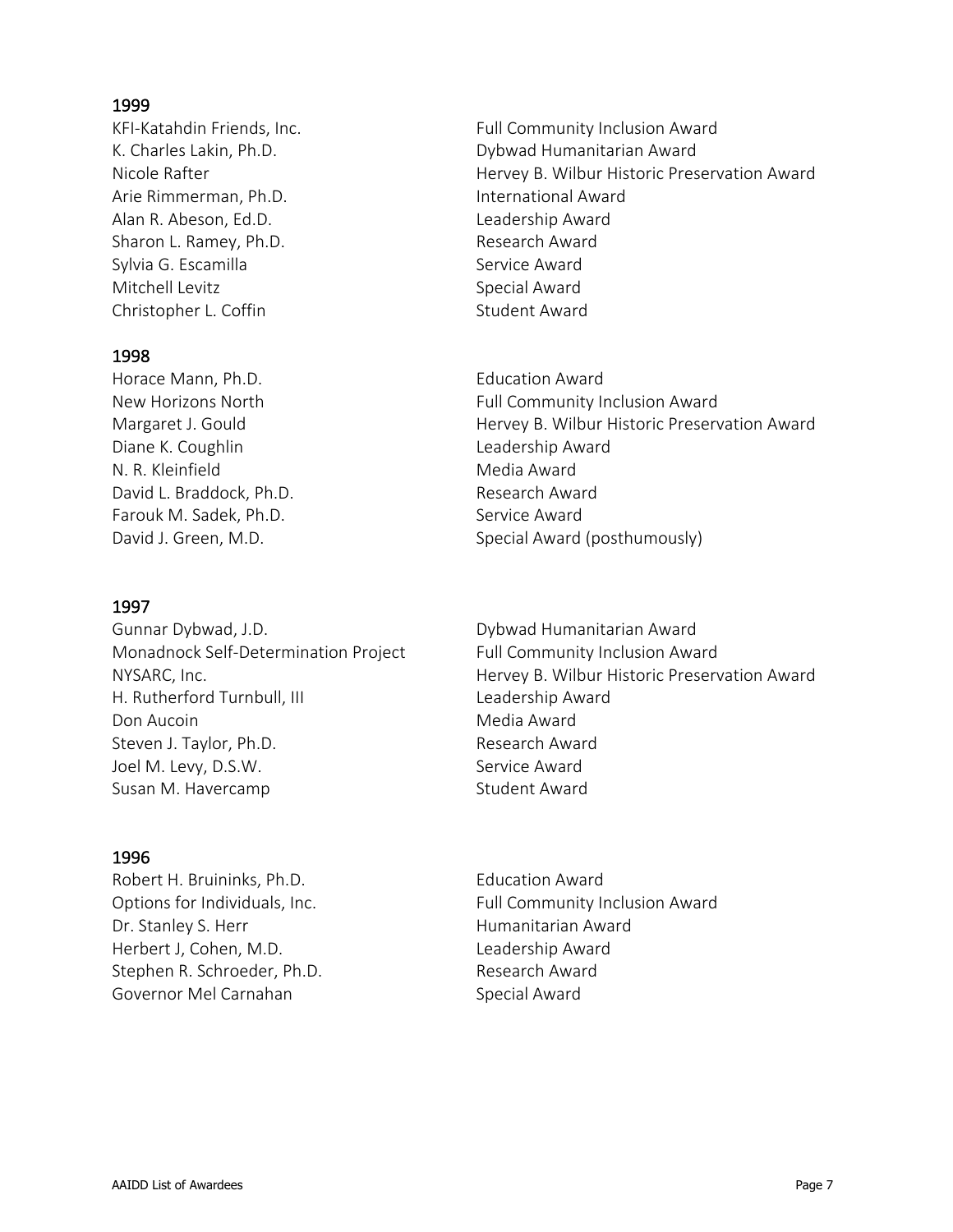Community Supported Living Program Full Community Inclusion Award James W. Ellis Humanitarian Award Louis Rowitz Leadership Award Larry Lamotte **Media** Award Frank Sesno Media Award Travis I. Thompson, Ph.D. Travis I. Thompson, Ph.D. Alan A. Manheim Service Award Deborah Lagenbacher Student Leadership Award

#### 1994

Valerie J. Bradley **Leadership Award** Ruth S. Roberts, Ph.D. Service Award Michael J. Guralnick, Ph.D. Research Award

### 1993

William C. Gaventa, Rev. Service Award Felix de la Cruz, M.D. Research Award Robert A. Perske, B.D. The Context of Humanitarian Award Martha Perske **Martha Perske** Humanitarian Award Matthew P. Janicki, Ph.D. Leadership Award Elizabeth M. Boggs, Ph.D. Special Award Mary E. Morningstar Student Award

### 1992

Allen C. Crocker, M.D. Sand Controller and Leadership Award Gunnar Dybwad, Ph.D. Special Award Rosemary F. Dybwad, Ph.D. Humanitarian Award Ruth A. Luckasson, J.D. Service Award Hugo W. Moser, M.D. Sand Controller and Research Award

### 1991

Paul D. Cotten, Ph.D. Service Award Martin S. Kivitz **Leadership Award** Frank R. Rusch, Ph.D. **Example 20** Education Award Joseph P. Kennedy Foundation Special Award

#### 1990

Richard C. Scheerenberger, Ph.D. Leadership Award Donald MacMillan, Ed.D. Education Award

Samuel Gridley Howe Library **Hervey B. Wilbur Historic Preservation Award** James W. Trent, Jr. The Music Communisties of Hervey B. Wilbur Historic Preservation Award

Eunice Kennedy Shriver **Hervey B. Wilbur Historic Preservation Award** 

Elwyn Institute Hervey B. Wilbur Historical Preservation Award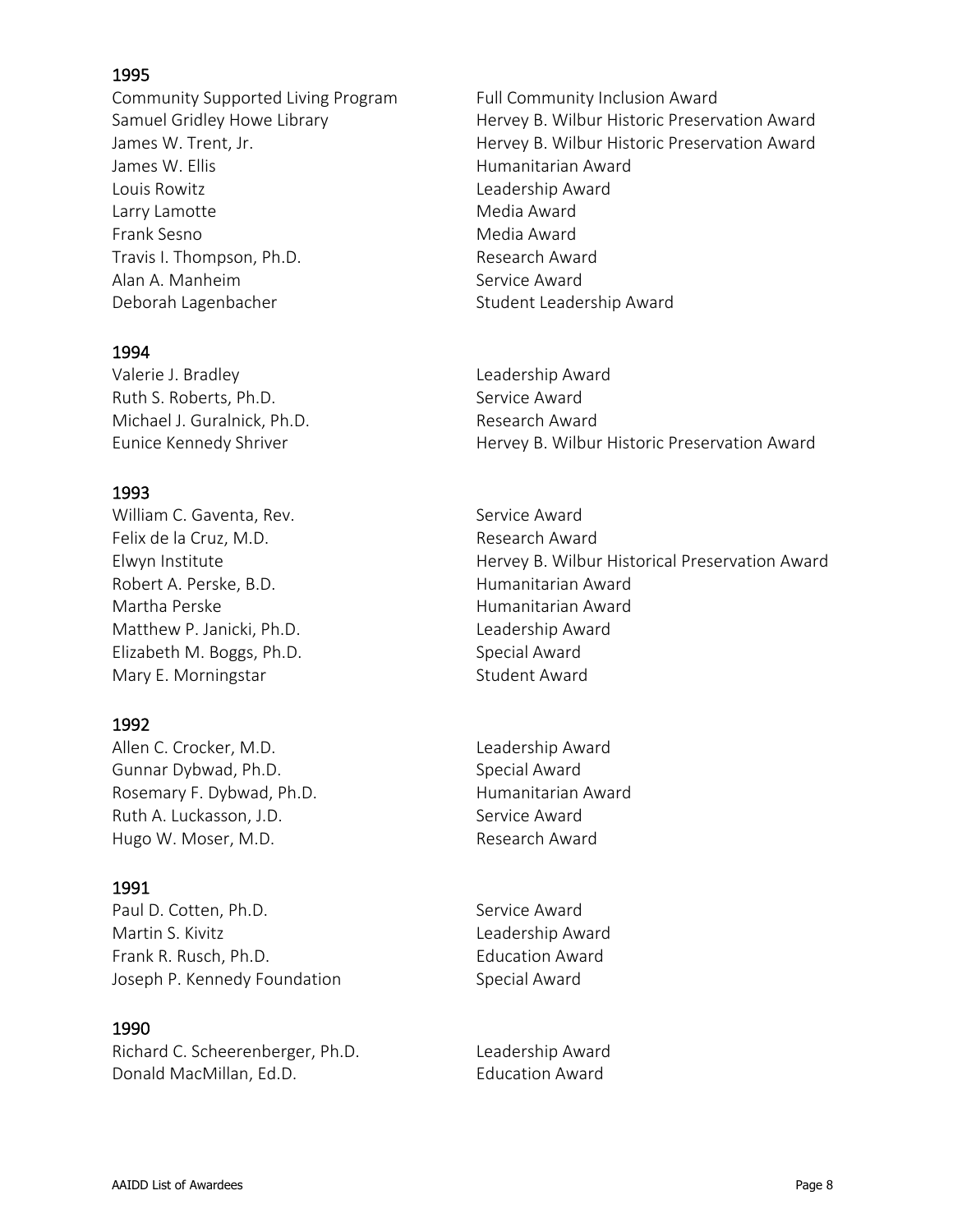Jack J. Noone Leadership Award Mortimer Garrison, Jr. **Leadership Award** H. Carl Haywood, Ph.D. Research Award

#### 1988

Reginald L. Jones **Education Award** Richard L. Masland Leadership Award

### 1987

# 1986

No Awards Given

## 1985

Henrry Leland **Service Award** Service Award

#### 1984

No Awards Given

### 1983

Julia Molloy Education Award Harry "Red" Foster Special Award

### 1982

Halbert and Nancy Robinson **Education Award** Chris J. De Prospo **Leadership Award** Theodore D. Tjossem **Research Award** Ida M. Higgenbotham Service Award Majorie and Ed Bridges Special Award Samuel Odum Samuel Odum Student/Service Award

### 1981

Doris Haar **Leadership Award** Harold Michal-Smith Service Award

### 1980

James F. Winschel **Education Award** James D. Clements **Leadership Award** Robert L. Erdman Service Award

Mike Wallace **Presidential Award** Adam Bronfman **Presidential Award** Steven Reiss **Leadership Award** 

Burton Blatt **Humanitarian Award (posthumously)** H. Carl Haywood **Leadership Award**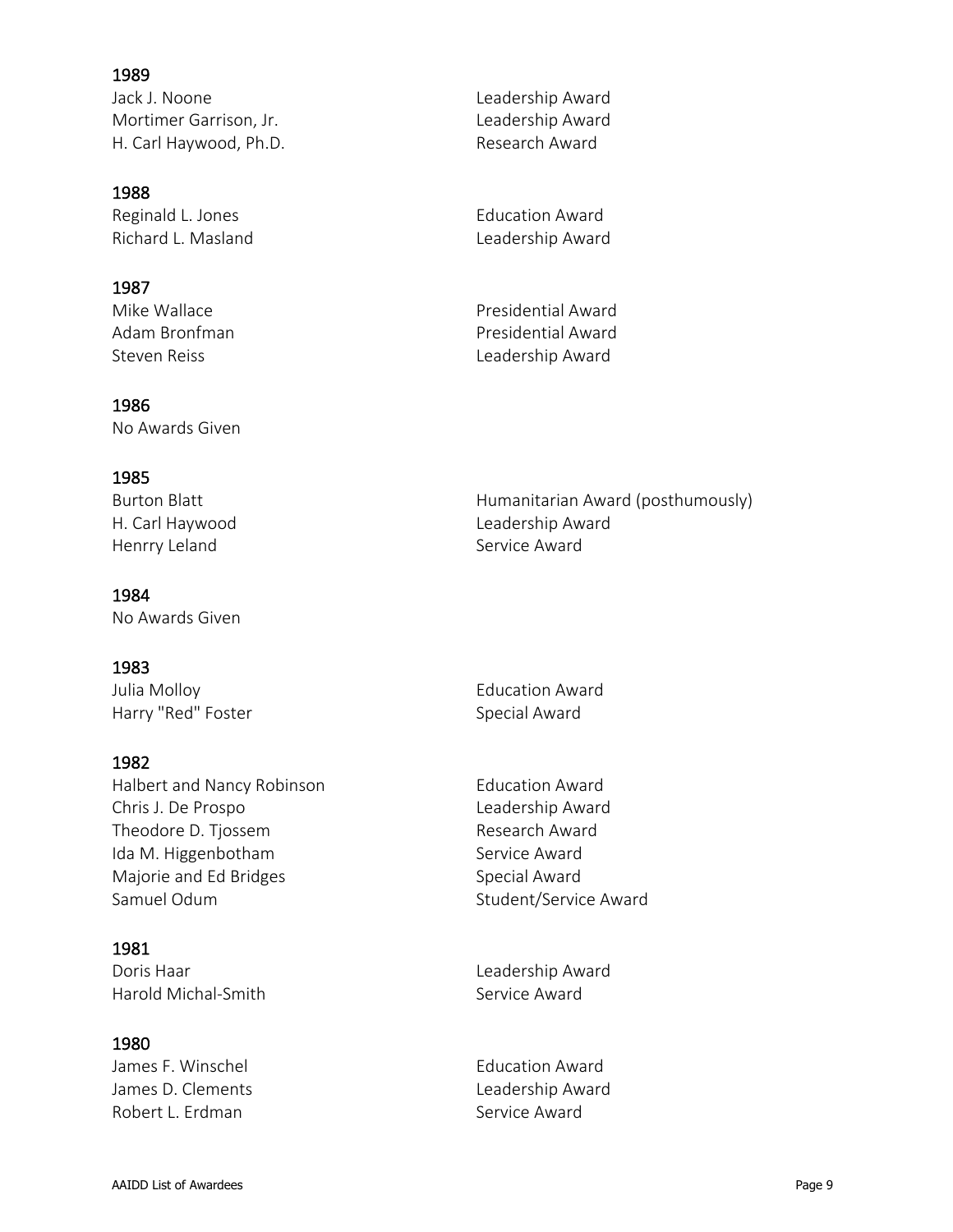Sue Allen Warren **Education Award** Paul G. Rogers **Humanitarian Award** David Rosen Leadership Award Alfred A. Baumeister **Research Award** Gershon Berkson **Research Award** Camphill Villages, US Service Award Margaret K. Weiers Special Award Deborah M. Spitalnik Student Award

## 1978

Charles Carr Cleland **Education Award** Hubert H. Humphrey **Humanitarian Award** Wolf Wolfensberger North Charles and Leadership Award Bluma Tischler **Research Award** Coates Stuckey **Service Award** Francis P. Kelly

## 1977

C. Edward Meyers **Education Award** Jean François Paul Vanier **Humanitarian Award** Leo F. Cain **Leadership Award** Henry Van Zendt Cobb Leadership Award Ann M. and Alan D. B. Clark Research Award Edward Zigler **Research Award** Horace Mann Service Award Ronald J. Christie Special Award

## 1976

James J. Gallagher **Education Award** Bernard Posner **Humanitarian Award** Eloisa Garcia DeLorenzo Leadership Award Robert B. Edgerton **Research Award** Josef Warkany **Research Award** Herbert J. Grossman Service Award David L. Bazelon Special Award Arnold Gangnes **Special Award** 

## 1975

William Cruickshank **Education Award** Leonard Mayo **Humanitarian Award** Michael J. Begab Leadership Award Michael Rutter **Research Award** Herman Yannet Service Award Richard Schiefelbusch Special Award